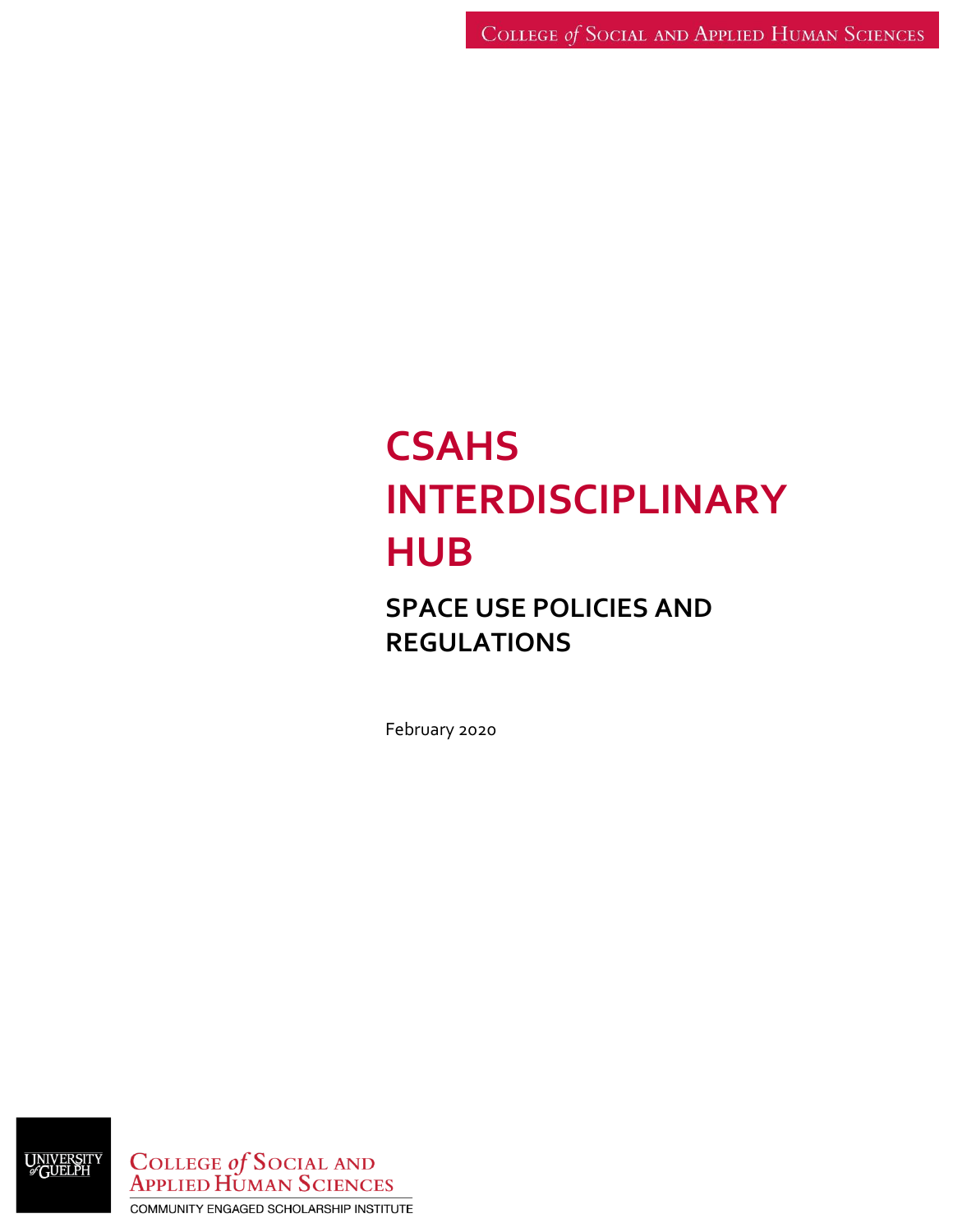## CSAHS Interdisciplinary Hub Highlights and Themes

## **Background**

The College of Social and Applied Human Sciences (CSAHS) established the Interdisciplinary Hub in December of 2018 to support the exploration, creation and nurturing of interdisciplinary research and teaching in the college. As a broker, catalyzer and physical space, The Hub seeks to furnish the support necessary to launch innovative interdisciplinary endeavors that link academic inquiry to our communities.

## **What are the roles and functions of the Interdisciplinary Hub?**

#### **1.1 Interdisciplinary Hub as a connector and broker**

- Networking: formal and informal opportunities for networking between interdisciplinary scholars on campus (faculty, students, staff, etc.)
- Brokering : as a catalyst for making connections between interdisciplinary scholars and formation of meaningful interdisciplinary collaborations

#### **1.2 Making space for interdisciplinary collaboration and dialogue**

- Physical work/collaboration space: offer physical space that is adaptable to the needs of students, faculty, and staff across various workspace and professional development needs
- Virtual connections and dialogue: provide an online platform associated with the Hub where connections and dialogue could take place between interdisciplinary scholars

#### **1.3 Building capacity for interdisciplinary research, teaching and collaboration**

- Provision of professional development and capacity building opportunities around interdisciplinary research, teaching and learning, and collaboration
- Provide support for knowledge and expertise sharing from across disciplines, expanding disciplinary lenses, and being able to apply various perspectives to complex issues

#### **1.4 Building institutional capacity, impact, and reputation**

 Establish the University of Guelph/CSAHS as a leader and innovator in interdisciplinary scholarship and practice with a strong reputation in rigorous interdisciplinary scholarship and practice

## **Space Use Policies and Regulations**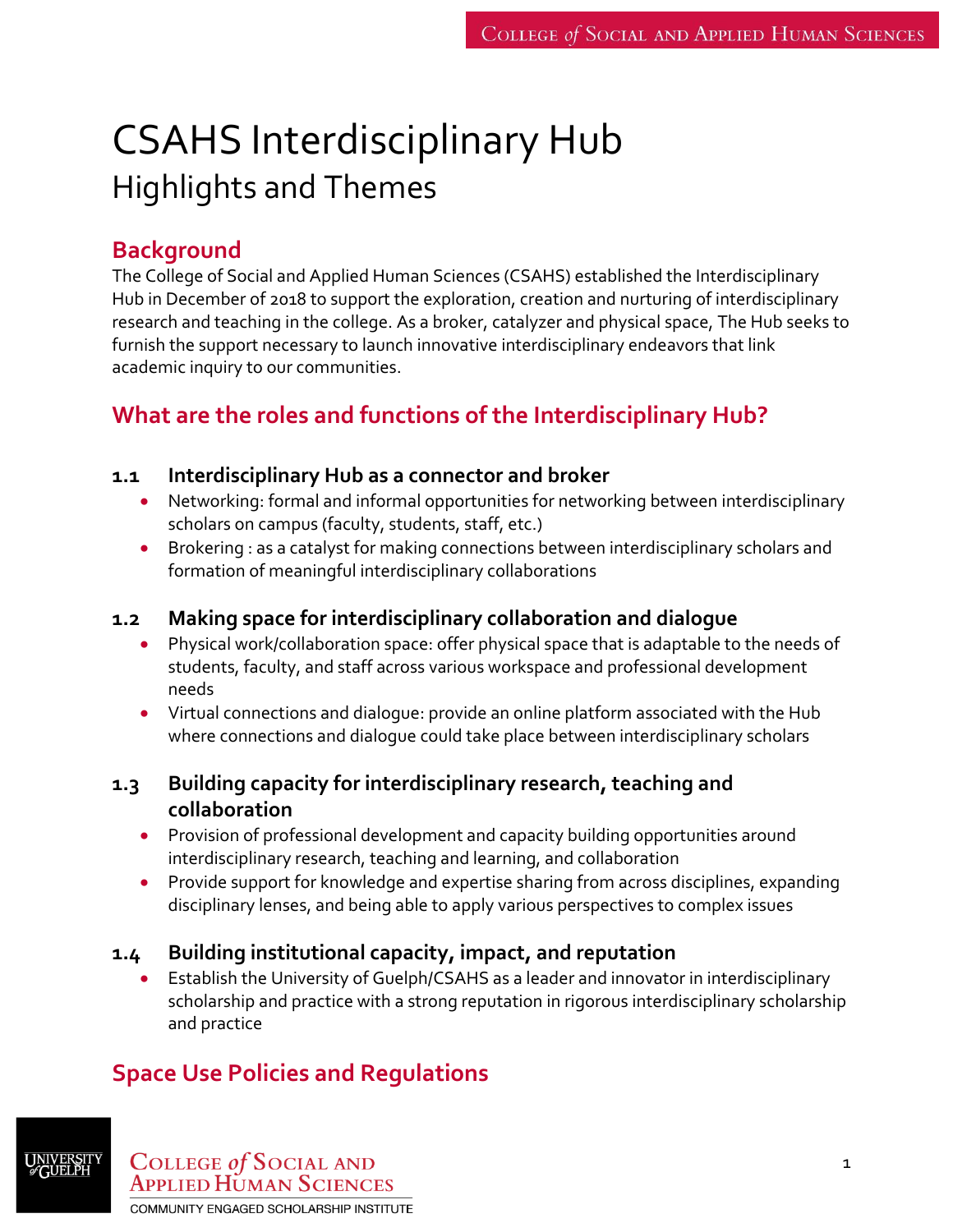#### **Scope**

The goal of this policy is to ensure appropriate and equitable use of the meeting rooms and facilities controlled by the Dean's Office of the College of Social and Applied Human Sciences in particular MacKinnon 019 and 019A.

#### **Objective**

The **objective** is to ensure that the space is utilized in a manner consistent with the vision and mission of the space, notably that it supports interdisciplinary events, professional development for interdisciplinary projects. It is a site for research meetings, kick-off meetings, speaker series and a space for research teams to undertake research, including, but not limited to, focus groups, one-on-one interviews, brainstorming sessions, digital ethnography and digital participant observation. The room *is not* intended for general purposes research. It *is not* a general-purpose classroom nor should it be used for routine meetings such as department meetings or faculty meetings. However, we understand that on the University of Guelph campus space is at a premium and we will consider **all** space requests (other than requests for regular courses). For requests that do not reflect the vision and mission of the hub, we will consider them on an ad hoc, first-come, first-serve basis. Priority will be given to events that are interdisciplinary in nature and reflect the vision and mission of the Hub. If it does not conflict with the on-going activities of The Hub, we will book your meeting and provide electronic access to your team for the requested time.

## **Rules and Regulations**

- 1. The Hub is not a general purpose classroom and will not be booked for such purposes
- 2. For other requests outside of the mandate of The Hub, the room is reserved on a firstcome, first-serve basis.
- 3. Requests for hub use outside of the scope and mandate should be made within 2 weeks of the intended date and no more than 6 weeks in advance of the event.
- 4. There is no transferring of a booking. If you no longer need The Hub space, please cancel your booking as soon as possible to enable us to book it for another user/group.

## **General Conditions of Use of Meeting Rooms and Facilities**

- 5. All events taking place in the Hub should not in any way result in a mess, broken fixtures or equipment.
- 6. The room should be returned to the configuration it was found in. Users must ensure that all garbage is in the appropriate bin and that all catering is placed outside of the room for pick-up by Hospitality Services.

## **The User:**

7. Must ensure that attendance does not exceed the room's capacity of sixty (60)

**COLLEGE of SOCIAL AND APPLIED HUMAN SCIENCES** COMMUNITY ENGAGED SCHOLARSHIP INSTITUTE